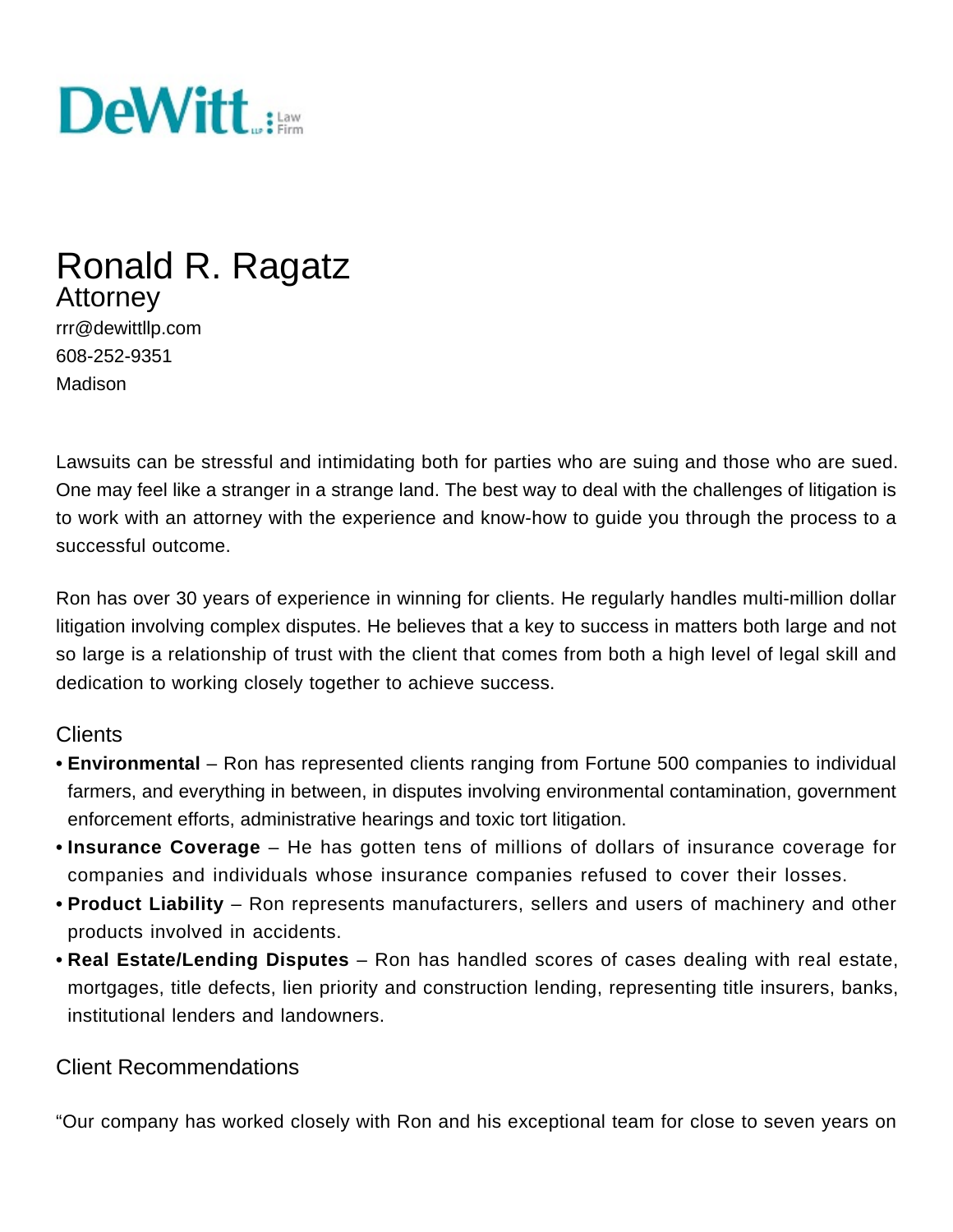close to a daily basis. In all areas of litigation – from strategy to closing arguments – we have been genuinely impressed. Ron and his team have a unique ability to take incredibly complex material, consider it carefully, and propose straightforward strategies for achieving a goal. Ron's writing and argument skills are exceptional, and his courtroom presence exemplifies the highest ideals of the trial attorney. We are very fortunate to have Ron and his team working on our behalf." – Brian M. Tauscher, Director & General Counsel, Windward Prospects Ltd. (f/k/a Ario Wiggins Appleton Ltd.)

# Notable Representations

- Lead counsel for a paper company against multiple insurers who had denied coverage for hundreds of millions of dollars in exposure from environmental contamination. The case was tried to a jury for five weeks in Brown County Circuit Court and the company won against all of its insurers on all of their policies. The decision was affirmed by the Wisconsin Court of Appeals.
- Lead counsel for a Wisconsin cranberry farmer in litigation alleging that the farmer had polluted a 250-acre bay with phosphorus and seeking millions of dollars in damages. The farmer won the first case when it was dismissed by a federal judge and won in the second case after a two-week trial in state court. The decision was affirmed on appeal and the farmer recovered hundreds of thousands of dollars in defense costs
- Lead counsel for a paper company in federal court litigation over PCB contamination in the Lower Fox River, said to be largest Superfund project in the country. The client was issued a unilateral administrative order by EPA and later sued by the United States and State of Wisconsin and was a target of contribution claims by other PRPs. Obtained judgment that the client was not liable to any party that was affirmed on appeal and also obtained a ruling from the Seventh Circuit Court of Appeals authorizing a cost recovery claim by client seeking to recover millions of dollars spent complying with the order – the only ruling of its kind in the history of the Superfund program. All remaining issues were ultimately resolved by settlement.
- Lead counsel for a Fortune 500 company as the major party at a multi-million dollar Superfund site. Reached a consent decree with EPA and DNR and then brought a successful contribution action in federal court against other responsible parties.
- As lead counsel, collected millions of dollars for a Wisconsin city after its insurers had denied coverage for the costs of remediating former city landfills.
- Lead counsel for a city that had installed a failed 4½-mile water discharge pipe system to regulate lake levels. Sued the manufacturer of the pipe, and the designers and installers of the original failed system and recovered the full cost of installing a successful replacement system, plus recovery of all attorney's fees and costs.
- Lead counsel defending two companies in litigation in both state and federal court seeking multimillion dollar costs of re-mediating a leaking landfill. Secured judgments in both federal and state court dismissing all claims against one of the defendants. Reached a settlement of all claims against the other defendant and then successfully represented that client in recovering most of the cost of the settlement from its insurers.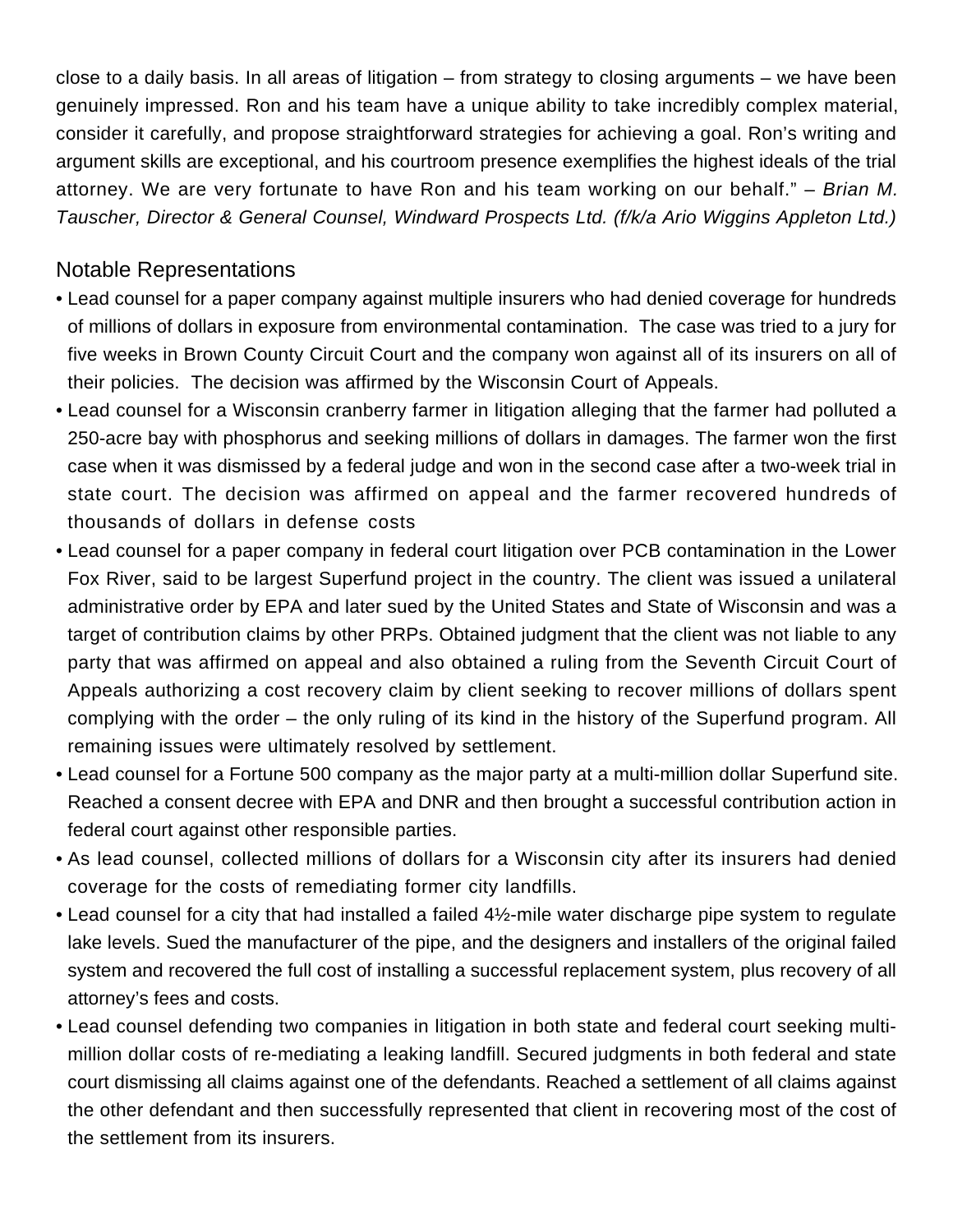- Lead counsel for a corporation in litigation arising from the company's \$85 million asset purchase where disgruntled former associates of the seller brought tort claims seeking tens of millions of dollars. The case was successfully resolved before trial.
- Lead counsel in an estimated 100 cases over the last 20 years over real estate and title issues.

## Articles / Presentations

During his 30-year career, Ron has contributed dozens of articles to varying publications and also has presented to groups, large and small, regarding litigation, environmental and insurance matters.

# Expertise

- [Environmental Law](http://dewittllp.com/expertise/environmental-law)
- [Litigation](http://dewittllp.com/expertise/litigation)
- Commercial Litigation
- Tort | Product Liability Defense
- Real Estate Litigation
- Insurance Coverage
- [Title Insurance Litigation](http://dewittllp.com/expertise/title-insurance-litigation)

# **Education**

- J.D., cum laude, University of Wisconsin-Madison
- B.S., with highest honors, University of Wisconsin-LaCrosse

## Admissions

• State Bar of Wisconsin

## **Affiliations**

- Dane County Bar Association
- State Bar of Wisconsin (Environmental Law and Litigation Sections)
- Western District of Wisconsin Bar Association

## Honors

- Best Lawyer® 2020 Lawyer of the Year Environmental Law
- Best Lawyer® 2016 Lawyer of the Year Environmental Law